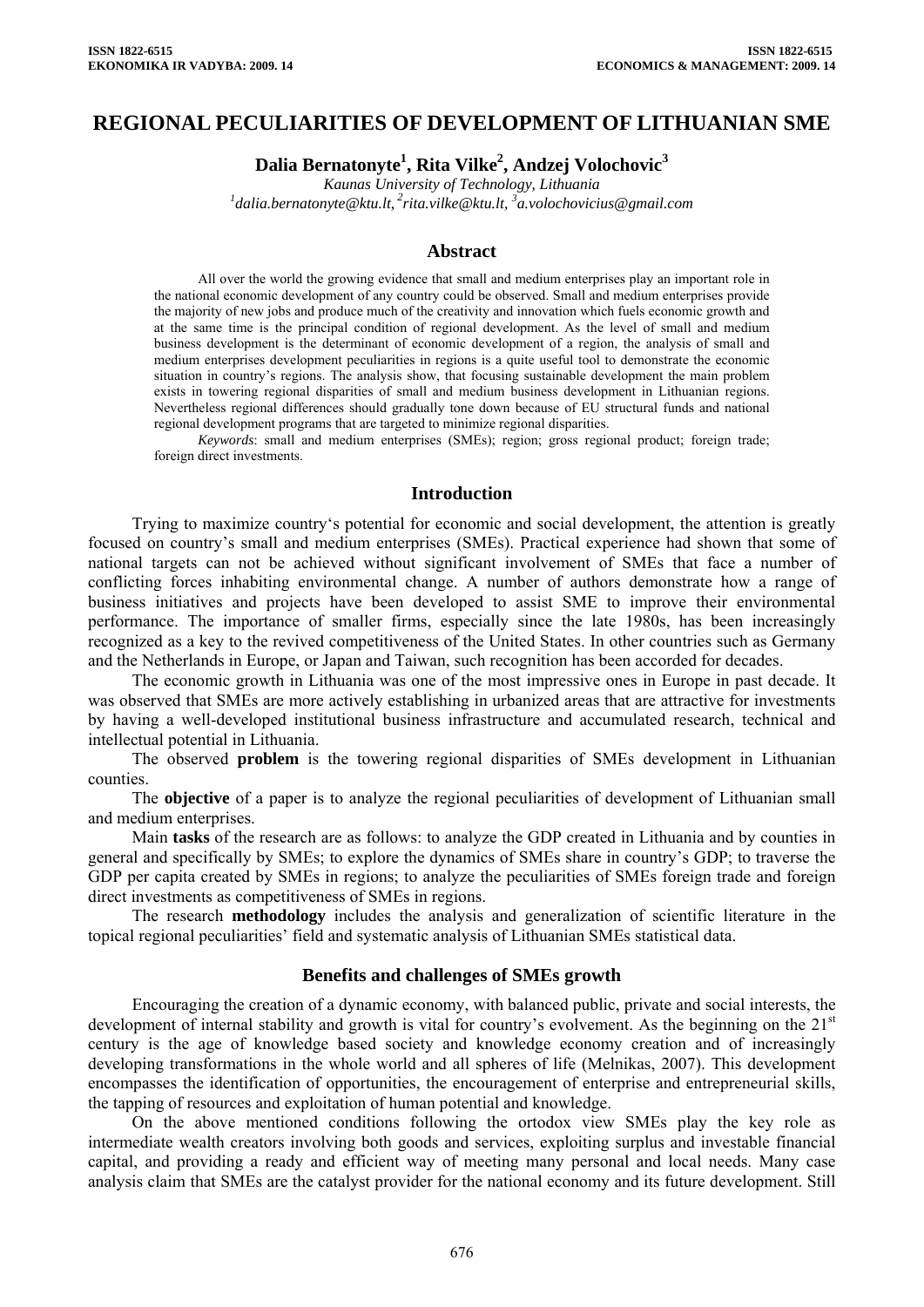the theory has to acknowledge the high failure rate of SMEs and the reality that many never grow significantly. D. Radzeviciene (2008) states, that in the newly developing economy with a relatively narrow physical resource base, small population and domestic market open to high competitive forces the adoption of the SME model carries risk.

A problem emerges, when small firms become larger and older, i.e. medium-sized companies. This increase in size, and the passage of time, can generate problems which make financing, integration of resources and threats from competition more problematic. The factors promoting growth can change over time and "intervening variables" can slow down growth (see Figure 1).



**Figure 1.** Challenges for SMEs

Thus evolutional, historical, and stage theories of the firm are a necessary complement to systems and network theories of growth (Greiner, 1972; Kazanjian, 1988; Kimberly & Miles, 1980; Klofsten, 1997; Penrose, 1995; McKelvey, 1997). According to Holt, Stewart and Howard (2000), it is difficult to see how some of national targets can be achieved without significant involvement of small and medium-sized enterprises. SMEs face a number of conflicting forces inhibiting environmental change, and, as a number of authors demonstrate (Hooper et al. 1998; Hutchinson and Hutchinson 1997; Murphy and Bendell 1997), a range of business initiatives and projects have been developed to assist SMEs improve their environmental performance.

Large enterprises clearly have the advantage of mass production in capital-intensive processes and high volume products, but smaller enterprises have an advantage in niche markets and geographically restricted markets. SMEs have in particular an advantage when it comes to provide a lower volume of products or specialized products. They are also more flexible and can easier adapt to changes in demand, technology and unevenness than large enterprises. Factors impacting the role of SMEs are summarized in table 1.

| <b>Impacting factor</b>    | <b>Description</b>                                                               |
|----------------------------|----------------------------------------------------------------------------------|
| Advent of the knowledge    | • Knowledge as a valuable resource, exploitable by individuals;                  |
|                            | • SMEs thus become major vehicle for the creation and distribution of knowledge; |
| society                    | Knowledge spillovers are important also for LSEs.                                |
| <b>Changes of the</b>      | • Emerging SMEs alter the competitive environment by increasing competition;     |
| competitive environment    | • Increasing innovation.                                                         |
|                            | • New and diverse approaches to business;                                        |
| <b>Effect on diversity</b> | • Increasing degree of diversity in the marketplace.                             |

**Table 1.** SMEs' role impacting factors

Source: composed by authors

Most often it is claimed that the extra growth throughout the industrialized countries during the past decade was due in large to the growth of SMEs. Globally SMEs account for 99 percent of business numbers and from 40 to 50 percent of GDP. According to the latest available reveals that in 2005 the EU-27 nonfinancial business economy there was almost 20 million SMEs, they accounted for 99.8 percent of enterprises in Europe. With less than 250 employees, these enterprises provided 67.1 percent of the employment and generated 57.6 percent of the non-financial business economy's value added.

Still, the comparative analysis show that European SMEs grow slower and are less productive than their US counterparts (Pekari, 2008) despite existing various policies and programs at the EU as well as at the national level to assist SMEs and improve their performance. In the US, surviving firms on average increase their employment by 60 percent by their seventh year, while employment gains among surviving firms in Europe are in the order of 10 to 20 percent. SMEs still face market failures undermining the conditions in which they operate and compete with other players in areas like finance, especially venture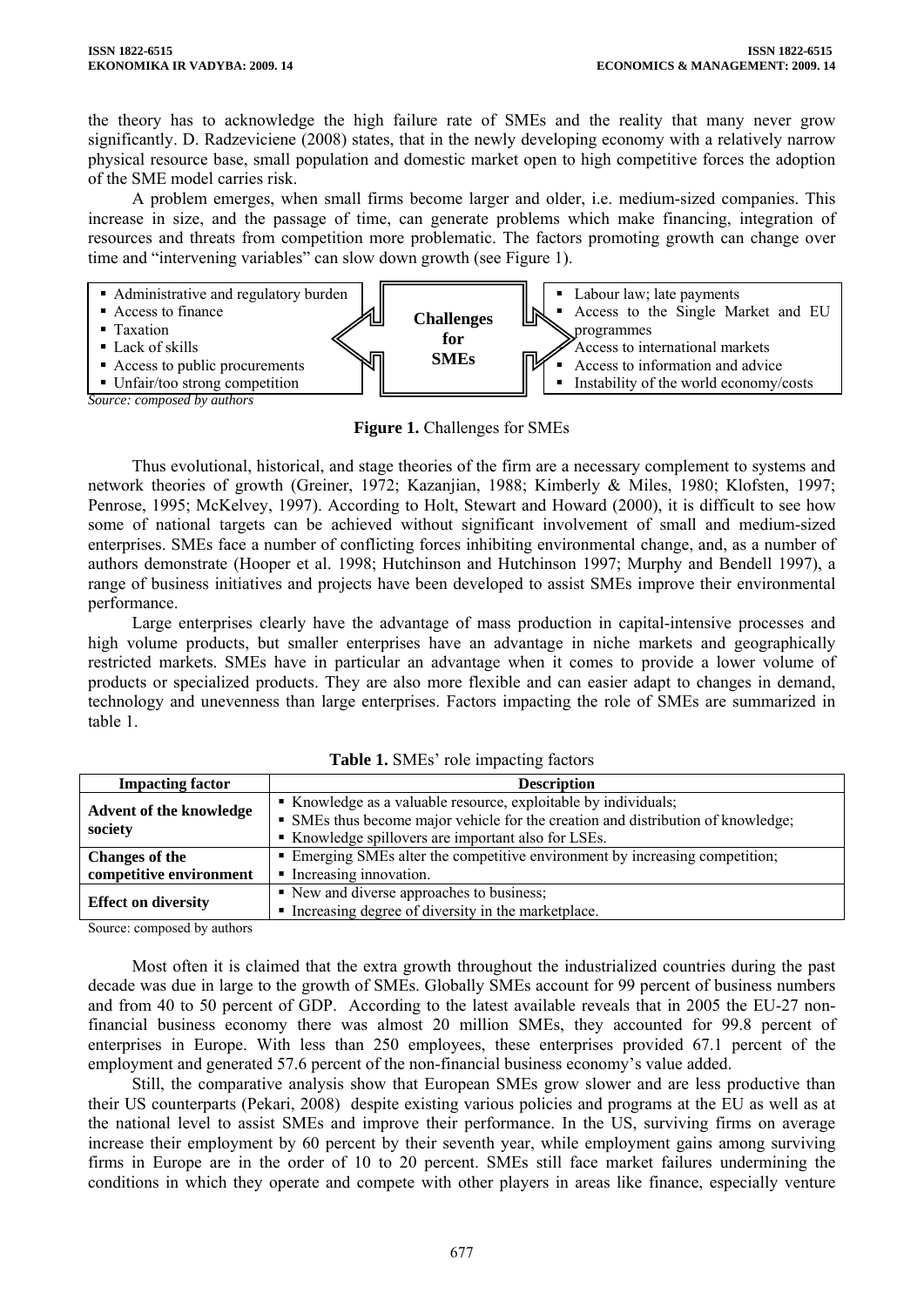capital, research, innovation and the environment. For example, about 21 percent of SMEs indicate that accessing finance is a problem (Observatory of EU SMEs, 2007). In many Member States the percentage is much higher for micro-enterprises. Also, fewer European SMEs innovate successfully when compared to large businesses. The situation is worsened by structural difficulties such as the lack of management and technical skills, and remaining rigidities in labor markets at national level.

Purposing to establish a coherent framework for SMEs, the European Commission launched the "Small Business Act" (SBA) in 2008, witch is based on a partnership between the EU and member state to implement measures improving SMEs' business environments. The core principles of the SBA focus three main areas: a) recognition of the importance of entrepreneurship by improving society's perception of entrepreneurship and making business start-up an attractive option for individuals; b) thinking small first principle implementation: rules must respect the majority of those who will use them – SMEs and making specific assessments of SMEs' requirements in policy development; c) promotion of SMEs' growth by defining policy areas where problems exist and developing measures to tackle these problems. Implementation of these SBA ideas should create the best possible environment for micro and small enterprises, and give a concrete answer to the different challenges SMEs are facing along their life-cycle. It should be geared by respect for the entrepreneurs and for their invaluable contribution to society.

## **Operating SMEs in Lithuania as a whole and in separate regions**

The concept of SMEs currently used in Lithuania was defined in the Law on Small and Medium-Sized Business, admitted on October 22, 2002. The new edit of the Law came into force on January 1, 2008. The Law provides the definition of small and medium-sized entities and defines the forms of possible state support to these entities as well as other related provisions. It is established in the Law that small and medium-sized businesses entities comprise micro, small or medium-sized enterprise. The concept of Lithuanian's SMEs goes almost in line with EU concept of SMEs as seen in Table 2.

| Category                       | <b>Number of employees</b> |           | Maximum turnover,<br>million EUR |           | <b>Maximum balance</b><br>sheet, million EUR |    | Independence |    |
|--------------------------------|----------------------------|-----------|----------------------------------|-----------|----------------------------------------------|----|--------------|----|
|                                | EU                         | LT        | EU                               | <b>LT</b> | EU                                           | LT | EU           | LT |
| Medium-<br>sized<br>enterprise | ${}_{<}$ 250               |           | 50                               | 40        | 43                                           | 27 | independent* |    |
| Small<br>enterprise            | < 50                       |           | 10                               |           | 10                                           |    | independent* |    |
| Micro-<br>enterprise           |                            | $\leq 10$ |                                  | ↑         | $\gamma$                                     |    | independent* |    |

**Table 2.** The comparison of micro, small and medium-sized enterprises' concept in EU and Lithuania

*\*independent enterprises are all enterprises, except those whose 1/4 or more of the authorised capital or voting rights belong to one or several enterprises, which are not SMEs. This limit may be exceeded if the enterprise belongs to investment companies, funds or other legal persons investing risk capital in SMB* 

The Lisbon Strategy, that encourage implementation of innovation, development of partnership, competitiveness and growth of jobs, SMEs had played a pivotal role in Lithuanian economy as registered enterprises accounted 63,6 thousand in total of 18.7 per 1000 inhabitants in 2008. The indicator represented as including the number of self-employed natural persons was much larger and accounted 59. D. Jones (2008) stated that Lithuanian economy had been growing very fast and the country holds very good positions in communication and SME-friendly environment. Comparing with other Baltic States, Lithuanian companies grew mach faster and go beyond the average productivity growth of Central European countries focusing more on entering new markets. As Lithuanian companies are very specialized they hold strong positions within their activity areas and make profit (Radzeviciene, 2008).

Throughout the world one finds the SMEs to be the employee, the customer and the supplier who provide goods and services in local market ( Kozak, 2007). The Republic of Lithuania is divided into ten administrative items called counties. As Lithuanian county is similar to the regional item in other European countries, in this paper we use term "regions". The GDP calculations based on figures received from different Lithuanian regions are very important for SMEs analysis, evaluating its regional development peculiarities.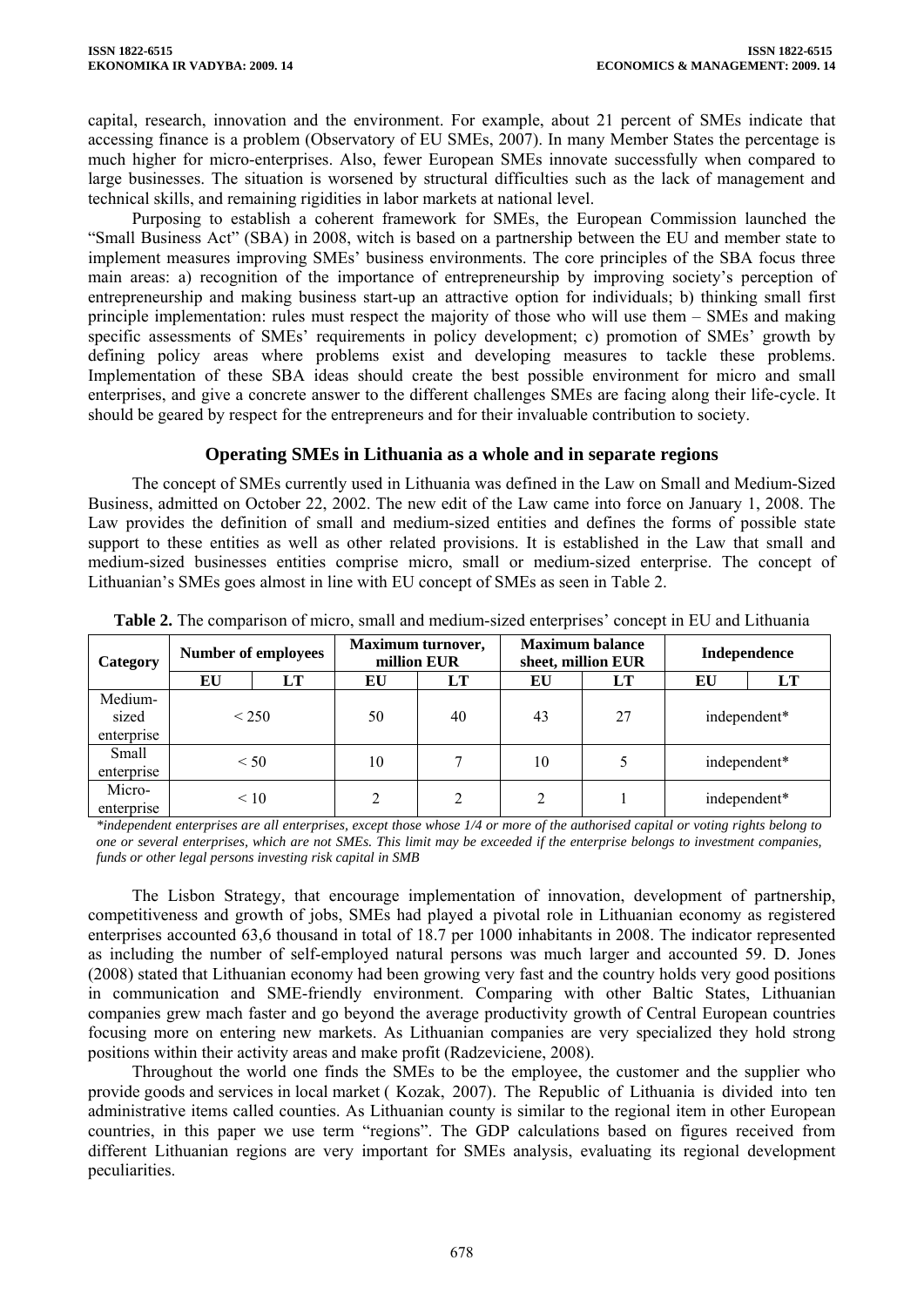| <b>Regions</b> | Year | <b>Micro enterprises</b> |               | <b>Small enterprises</b> |               | <b>Medium-sized enterprises</b> |               |
|----------------|------|--------------------------|---------------|--------------------------|---------------|---------------------------------|---------------|
|                |      | Number of entities       | $\frac{0}{0}$ | Number of entities       | $\frac{0}{0}$ | Number of entities              | $\frac{0}{0}$ |
| Alytus         | 2001 | 2379                     | 4,5           | 410                      | 3,7           | 169                             | 4,7           |
|                | 2007 | 2361                     | 3,9           | 594                      | 3,9           | 207                             | 4,5           |
| Kaunas         | 2001 | 11325                    | 21,3          | 2388                     | 21,4          | 735                             | 20,4          |
|                | 2007 | 12127                    | 19,9          | 3093                     | 20,4          | 957                             | 20,7          |
| Klaipeda       | 2001 | 7018                     | 13,2          | 1278                     | 11,5          | 397                             | 11,0          |
|                | 2007 | 7648                     | 12,5          | 1803                     | 11,9          | 482                             | 10,4          |
| Marijampole    | 2001 | 2344                     | 4,4           | 435                      | 3,9           | 151                             | 4,2           |
|                | 2007 | 2181                     | 3,6           | 577                      | 3,8           | 208                             | 4,5           |
| Panevezys      | 2001 | 4175                     | 7,8           | 838                      | 7,5           | 267                             | 7,4           |
|                | 2007 | 4699                     | 7,7           | 1033                     | 6,8           | 340                             | 7,3           |
| Siauliai       | 2001 | 4931                     | 9,3           | 1001                     | 9,0           | 365                             | 10,1          |
|                | 2007 | 4832                     | 7,9           | 1304                     | 8,6           | 454                             | 9,8           |
| Taurage        | 2001 | 1607                     | 3,0           | 305                      | 2,7           | 98                              | 2,7           |
|                | 2007 | 1468                     | 2,4           | 374                      | 2,5           | 144                             | 3,1           |
| Telsiai        | 2001 | 2440                     | 4,6           | 447                      | 4,0           | 155                             | 4,3           |
|                | 2007 | 2364                     | 3,9           | 619                      | 4,1           | 204                             | 4,4           |
| Utena          | 2001 | 2188                     | 4,1           | 437                      | 3,9           | 188                             | 5,2           |
|                | 2007 | 2098                     | 3,4           | 526                      | 3,5           | 206                             | 4,4           |
| Vilnius        | 2001 | 14821                    | 27,8          | 3600                     | 32,3          | 1074                            | 29,8          |
|                | 2007 | 21218                    | 34,8          | 5268                     | 34,7          | 1431                            | 30,9          |
| Lithuania on   | 2001 | 53228                    | 100,0         | 11139                    | 100,0         | 3599                            | 100,0         |
| the whole      | 2007 | 60996                    | 100,0         | 15191                    | 100,0         | 4633                            | 100,0         |

*Source: Author's calculations, Department of Statistics to the Government of the Republic of Lithuania (2001-2008.* 

The analysis of SMEs structure in regions is made up to the end of 2007 because of the available statistical data in comparing the peculiarities of foreign trade and foreign direct investments in 2001 and 2007. One of the major drawbacks hindering sustainable SMEs development in Lithuania is big differences of economic development in different regions. The comparative analysis of operating SMEs by regions at the beginning in 2001 compared to 2007 is explored in Table 3. In terms of comparative statistical data analysis, the available data overheads the period of between 2001 and 2007, thus the following analysis is executed by comparing figures in the mentioned period of time.

The analyzed period in separate regions of Lithuanian economic development potential is very different. Most SMEs focus the biggest regions' with the major cities centres (Department of Statistics to the Government of the Republic of Lithuania (Statistics Lithuania), 2001-2008). Available statistical data shows that the bigger share of all operating SMEs are condensed in the three biggest Lithuanian regions and these conditions are almost similar beginning with 2001. In 2007 the largest share of operating SMEs, e.g. 9.6 percent, was represented by enterprises operating in Vilnius, Kaunas and Klaipeda regions and less than onethird of SMEs operated in the remaining seven counties. The largest group of all operating enterprises was represented by micro enterprises with up to 10 employees: in 2001 micro enterprises accounted 78.3 percent and 2007 almost similarly 75.5 percent of all operating SMEs. These conditions of operating SMEs are important in the following analysis of SMEs regional peculiarities in terms of GDP created in regions, foreign trade and foreign direct investment.

## **Dynamics of SMEs created GDP in Lithuanian regions**

Over the recent years, bank credits granted on favourable terms, the European Union financial support, tax reduction and rise in wages were the main impetus for the growth of the Lithuanian economy. A decisive influence to the fact that the rates of economic growth in Lithuania during 2004-2006 were higher than the rates of economic growth in EU have had and it was mainly caused by positive rearrangements of the tax system (Kindstaferienė, Lukaševičius, 2008).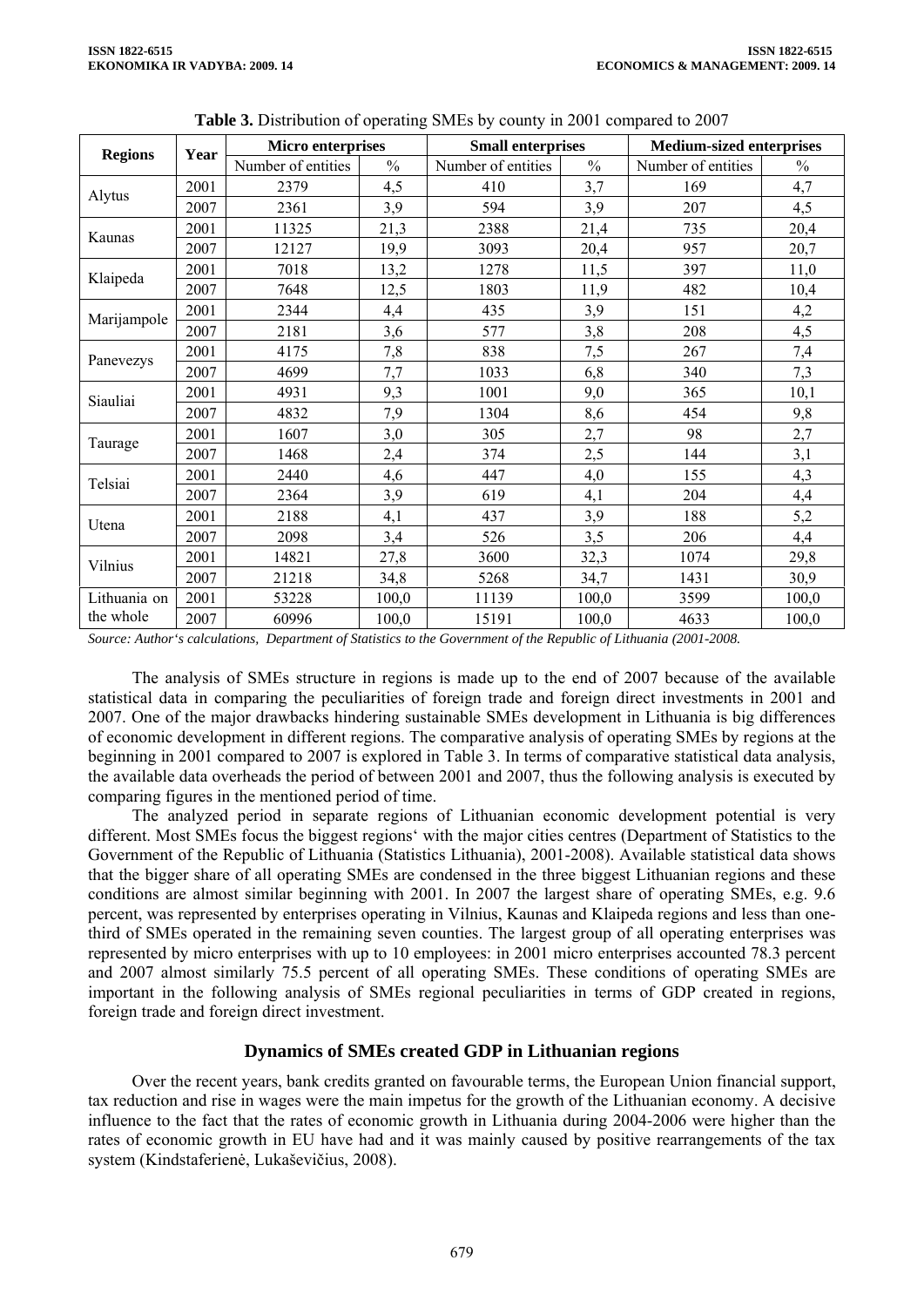As the role of SMEs in the national economy and foreign trade is supported by different indicators, we use some of the most important ones. The gross domestic product (GDP) is one of the most important indicators enabling to assess the achievements of the national economy or its separate sectors. It is common that the GDP is the gross added value of all the goods and services produced in the country during the reporting period and estimated at current market prices. The GDP produced by SME shows the role of the SME sector in the national economy and foreign trade.

The share of GDP produced in small and medium enterprises in separate regions grew in 2001–2007 as shown in Figure 2. Comparing with the year 2001, the role of SME, assessed in terms of their share in created GDP, has increased and this reveals to the increasing productivity of SMEs activities. It is important to state that the biggest share of GDP (over 60 percent) SMEs produced in the same three regions were operates the largest share of SMEs (see table 3), e.g. Vilnius, Kaunas and Klaipeda.





*Source: Author's calculations, Department of Statistics to the Government of the Republic of Lithuania (2001-2008)* 

Despite the regional differences in inhabitant density, parallel conditions could be observed calculating the GDP per capita in regions created by SMEs. The indicator "GDP per capita" is often used to make international comparisons. It enables to evaluate the achieved level of economic development and, respectively, the living standards in different countries. Economic growth in total in Lithuania was the strongest during the year 1995-2006, when the GDP per capita more than doubled. It should be stated, that the privatisation process in Lithuania has been strong as about 9,000 public companies were sold to private owners from 1991 to 2002 with the result that the share of public sector in Lithuania's GDP decreased to 12 percent of total GDP in 2002 (Amdam, Lunnan, Ramanauskas, 2007).

Hereby, the GDP per capita is one of the key indicators applied for complex description of social and economic developmental level of the region and constitutes the best way to reveal developmental differences among regions. Comparing to average the GDP per capita created by SMEs in three biggest regions in 2001 and 2007 accounted proportionately 136,4 and 149,1 percent in Vilnius, 97,9 and 97,3 percent in Kaunas, 110,3 and 104,4 percent in Klaipeda. There are several regions distinguishing by especially low indicators, including the regions of Alytus, Marijampole and Taurage. The the GDP per capita created by SMEs in other regions was nearly 80 percent, except the Taurage region with less than 50 percent GDP per capita comparing to average in 2007 (Bernatonyte, Juskiene, 2008).

Lithuanian regional development disparities are particularly pronounced. It could be stated here, that the total productivity growth could be further enhanced by the knowledge-based economy development in Lithuania as the main conditions for increasing productivity are further development of education and training systems. Despite public spending for education and high number of qualified employees there are mismatch between the skills and competencies needs in the business sector; higher R&D expenditure, which level is among the lowest in EU-27. As the largest share of small and medium-sized enterprises is concentrated in regions with the largest central cities, these are the areas with the most favourable environment for business infrastructure, scientific, technological and intellectual potential development for SMEs. Oppositely in the fringes, the predominant economic activity is agriculture, which is obtained with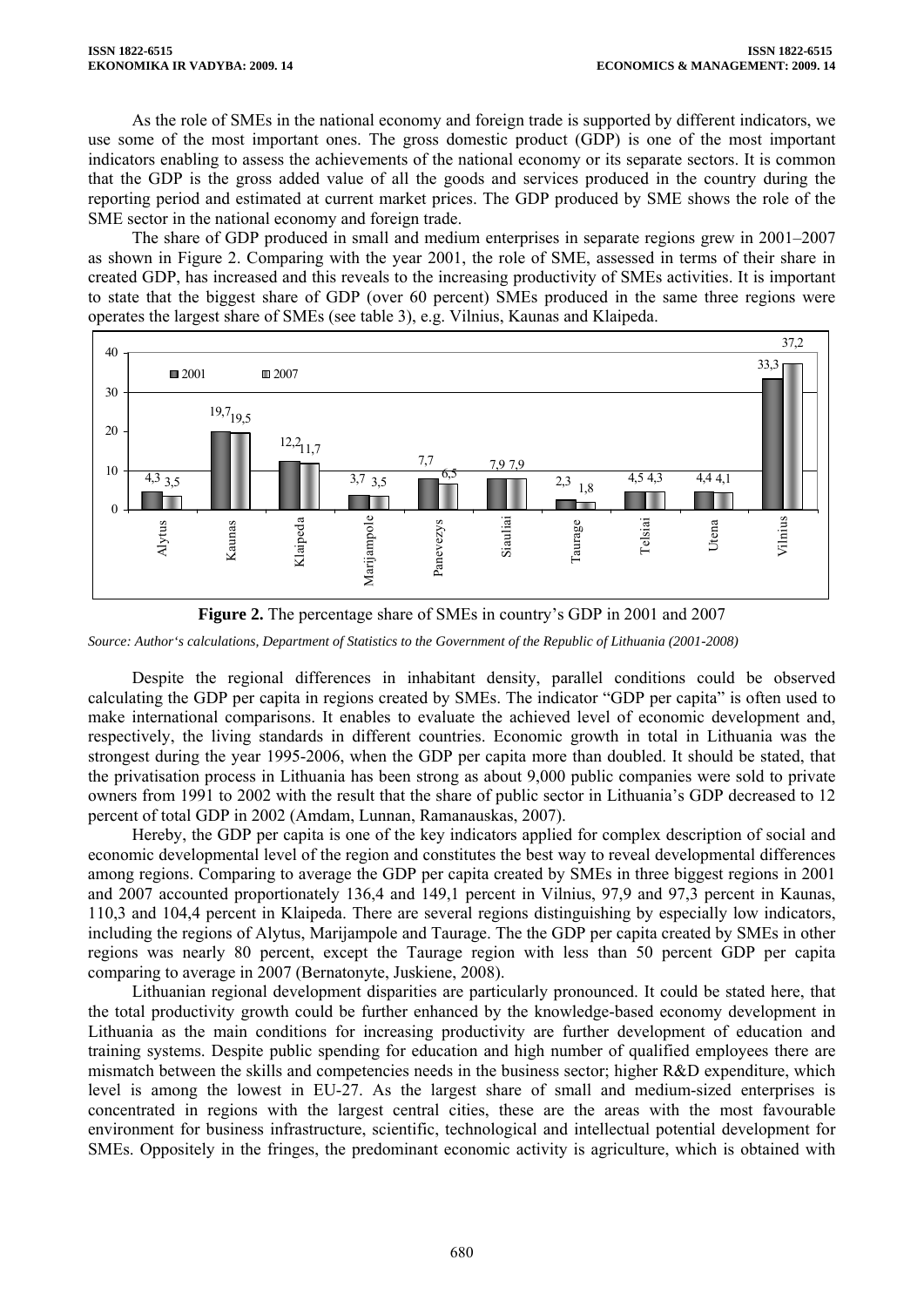economic benefits, but does not guarantee employment, sufficient income and livelihood areas of economic growth (Garuckas, Jatuliavičienė, 2008).

## **Peculiarities of SMEs foreign trade and foreign direct as competitiveness of SMEs in regions**

After entering the EU, Lithuanian exports were growing up and the structure has been changed from exports to Eastern markets to Western ones: almost a half of total exports over drafted to the EU and only about 15 percent to CIS countries (Purlys, 2007). Still, usually peculiarities in SMEs competitiveness level is supported by different indicators, nevertheless really important ones are concerning foreign trade and foreign direct investments of SMEs. Lithuanian SMEs foreign trade indicators by regions in the period of 2001 and 2007 are presented in Figure 3.



**Figure 3.** Percentage share of SMEs exports and imports in total country's exports and imports in 2001 compared to 2007

*Source: Author's calculations, Department of Statistics to the Government of the Republic of Lithuania (2001-2008)* 

The comparative share of SME exports and imports in Lithuanian foreign trade significantly increased in 2007. This indicates the growing importance of SME to the national economy. Analysis shows that SME exports considerably less than they import. It signals that SME exporting capacities are lower than the exporting capacities of large enterprises. In 2007, export share of SME accounted for 58.2 percent of the total national exports and import share of SME – 67.7 percent of the total national imports. The comparative shares of SME exports and imports differ in different economic activities. The main share of exports and imports among enterprises engaged in tobacco, oil products, chemicals and chemical industry products, radio, television and communications equipment falls to large enterprises. On the other hand, there are types of activities (rubber and plastic products, office equipment and computers, transport vehicles, manufacturing of trailers) were the substantial share of foreign trade falls to SMEs (Department of Statistics to the Government of the Republic of Lithuania, 2001-2008).

It should be stated, that the EU membership has had a significant impact on the dynamics of whole Lithuanian foreign trade, as since the EU accession, the exports of goods excluding fuels have been accelerating. In 2008, compared with 2007, country's exports and imports increased by 28.4 and 18.0 percent, in addition to mineral products exports increased by 11.6, imports - 0.2 per cent. Lithuanian exports in 2008, compared to 2007, increased by 31.3 per cent, in addition to mineral products - 5.4 percent (MarketNews, 2009). The analysis of foreign trade of SMEs to the EU after Lithuania became the member of the EU shows that EU trade policy and implementation of its principles had influence to Lithuanian SMEs export and import marketable structure. It was identified that after eliminating duties for imported foodstuffs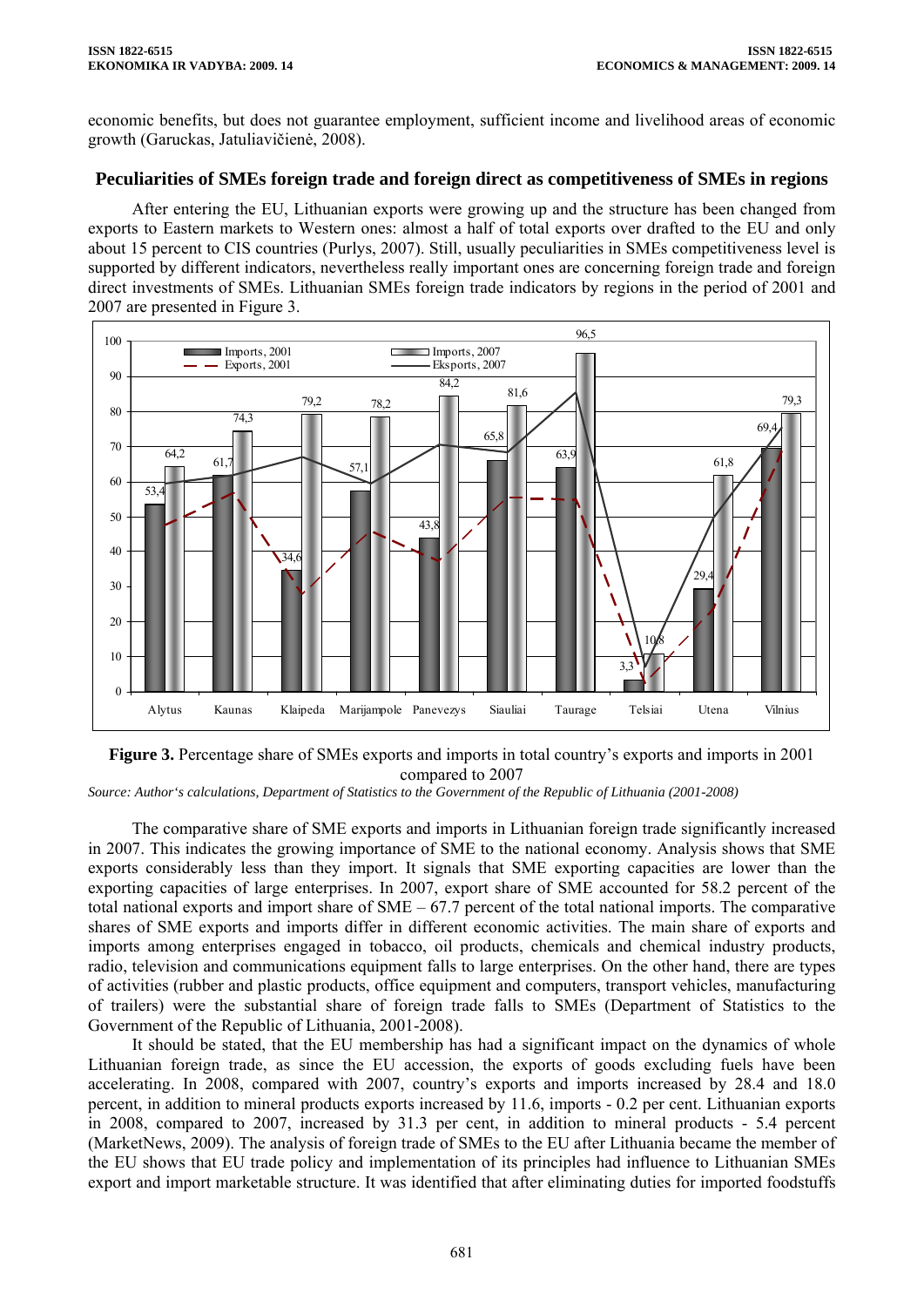and beverages from the EU countries the prices of these products decreased and consumption increased, so, for this reason importation of these goods increased (Bernatonyte, Juskiene, 2008).

SMEs exports and imports share in total volume of Lithuanian foreign trade by regions shows the growing importance of these enterprises for country's economy. However considerably less export share of SMEs compared to import share in the regions of Lithuania explores that SMEs exporting capacities are lower than the exporting capacities of large enterprises. The comparative shares of SMEs exports and imports are quite different in different regions: it is extremely big in Taurage, Siauliai, Vilnius, Klaipeda and Kaunas regions. It involves not only growing SMEs competition of those regions, but also natural advantages such as cheap labour force, geographical situation and sources of raw materials. For example, one of the basic factors of development of wood and articles of wood exports are cheap local raw materials.

The increasing internationalization of Lithuanian economy is characterized with the development of foreign direct investments (FDI) to the country. The increase of inward FDI made Lithuania improve its global ranking concerning inward FDI stock as a percentage of GDP (Tvaronaviciene, Grybaite, 2007). As increased implementation of innovations into production has an influence on growth of economy, it composes the increasing importance on FDI. As the provisional data on direct investment in 2008 are published on April 2009, we analyze the period in the year 2001-2007 (see Figure 4).



**Figure 4.** Comparative share of FDI in total volume of Lithuania in 2001 compared to 2007 *Source: Author's calculations, Department of Statistics to the Government of the Republic of Lithuania (2001-2008)* 

Figure 4 elucidates, that not all Lithuanian regions are equally engaging for investments. The comparative share of direct foreign investments is extremely high in Vilnius region overcoming half of country's FDI. Other three regions Kaunas, Klaipeda and Telsiai (only in 2007) hold one third country's FDI. Figure 4 shows, that possibility of economic growth in other regions of Lithuania are not exploited fully. Surely, such tremendous inequities demonstrate that there exist many problems purposing to reach regional sustainability and cohesion in Lithuania. The situation is caused by many reasons that are the object of authors' nearest future research.

Resumed executed analysis explores, that the main potential of Lithuanian foreign trade and investment is concentrated in limited number of regions: Vilnius, Kaunas and Klaipeda as these regions are the main exporters and importers of production. Analysis shows that interregional contradictions are increasing in consequence of unevenness of territorial development. Therefore, in order to improve the current situation, it is necessary to assume the measures for development of Lithuanian foreign trade conditions.

The role of SMEs should become even important in the period of economic crisis in the nearest future, as small business is more flexible to admit market changes. Still, it is a discussion point in terms of coming economic slump as large enterprises clearly have the advantage of mass production in capital-intensive processes and high volume products, but smaller enterprises have an advantage in niche markets and geographically restricted markets.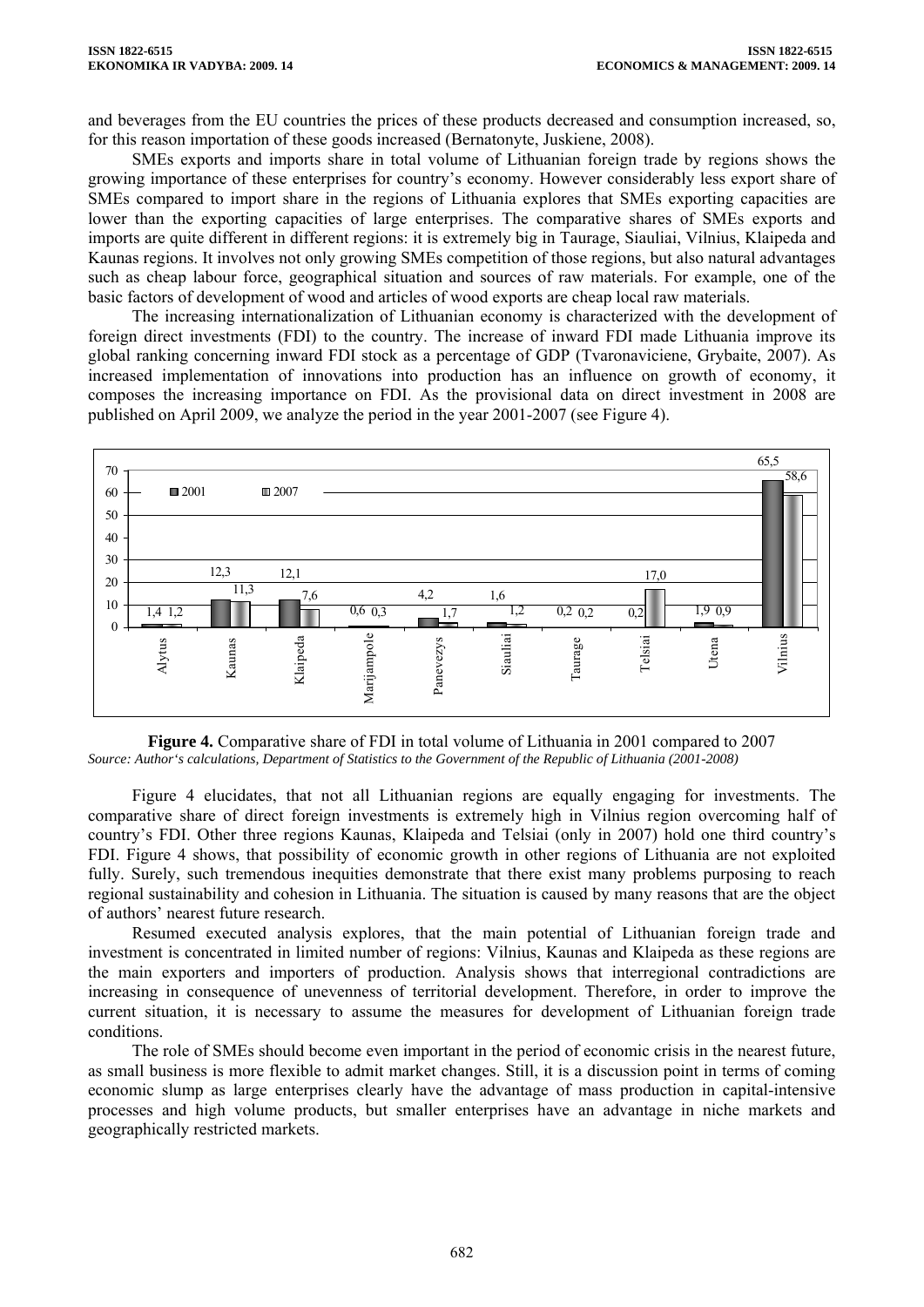### **Conclusions**

The research leads to the main conclusion that SMEs remains the main driving force for the development of the whole economy and regional development in Lithuania. Still, there exist big differences in Lithuanian regions. Firstly, the bigger share of all operating SMEs, e.g. over 60 percent of all SMEs, is condensed in the three biggest Lithuanian regions Vilnius, Kaunas and Klaipėda. Secondly, following the above summarized conditions, the biggest share of GDP, e.g. over 60 percent, SMEs produced in the same three regions. Thirdly, despite the regional differences in inhabitant density, parallel conditions could be observed by the GDP per capita created by SMEs indicator in regions. With a decrease in the number of people employed in traditional agricultural business, still larger attention should be devoted to the development of SMEs and the encouragement of entrepreneurship in rural areas.

Lithuanian integration into EU has had a significant impact on the dynamics of whole Lithuanian foreign trade, as since the EU accession, the exports of goods excluding fuels have been accelerating. Considerably less export share of SMEs compared to import share in the regions of Lithuania explores that SMEs exporting capacities are lower than the exporting capacities of large enterprises. The comparative shares of SMEs exports and imports are quite different in separate regions. Hereby, Lithuanian regions are unequally engaging for foreign direct investments, as the comparative share of FDI overcome half of country's FDI. That means that possibilities of economic growth in other regions of Lithuania are not exploited fully.

The accomplished analysis explores interregional contradictions increase which leads to uneven development of territories. Due to this, regional policy performed by the state must pay attention to peculiarities of their development. It is clear enough that not separate ones, but the whole complex of means to enhance security of stability and sustainability of development in Lithuanian regions are necessary. In decreasing interregional contradictions special role may be played by purposeful support provided to export by the state that would help to diversify its marketable structure and extend assortment of imported ready production. As SMEs have in particular an advantage when it comes to provide a lower volume of products or specialized products and they are also more flexible and can easier adapt to changes in demand and technology than large enterprises.

Despite the SMEs significance in the economy the rising inflation rates and economic crisis will surely change the main economic indicators, as economy is slowing down during the past months. In the face of recession, business sentiment among SMEs has been increasingly worsening. While high raw material prices continue to squeeze their profit margins, an increasing number of SMEs are also facing financing difficulties as banks tighten their lending standards. SMEs are confronted by a much graver and longer-lasting problem capable of dwarfing the current short-term cyclical business downturn and prolonging for ten or twenty years.

#### **References**

- 1. Amdam R.P., Lunnan R., Ramanauskas G. (2007). 'FDI and the Transformation from Industry to Service Society in Emerging Economies: A Lithuanian - Nordic Perspective', Inzinerine Ekonomika-Engineering Economics, 1(51). p. 22-28.
- 2. Bernatonytė, D. & Juškienė, G. (2008). The problems of development of Lithuanian SME foreign trade by regions. // Nové trendy v manažmente : zbornik prispevkov z medzinárodnej vedeckej konferencie, 26. a 27. november 2008, Trenčin, Slovenská Republika. Trenčin : Trenčianska univerzita A. Dubčeka v Trenčine. p. 62-69.
- 3. Counties of Lithuania in 2007. (2008). Vilnius: Statistics Lithuania.
- 4. Enterprises by size class overview of SMEs in the EU. Eurostat statistics in focus (2008). http://epp.eurostat.ec.europa.eu/cache/ITY\_OFFPUB/KS-SF-08-031/EN/KS-SF-08-031-EN.PDF
- 5. Garuckas R., Jatuliavičienė G. (2008). Problems and outlook of development of small and medium enterprises in Lithuanian regions (in Lithuanian) // Small and medium business challenges: theoretical and practical aspects / Vilnius Law and Business College. Vilnius: Vilnius Law and Business College, 2008, p. 40-55.
- 6. Indicators of small and medium-sized business (2001-2007).- http://www.stat.gov.lt/Lt/pages/view/? Id=2155, 2007
- 7. Kindsfateriene K., Lukasevicius K. (2008). 'The Impact of the Tax System on Business Environment', Inzinerine Ekonomika-Engineering Economics(2), pp. 70-77.
- 8. Kozak M. (2007). Micro, Small, and Medium Enterprises: A Collection of Published Data. International Finance Corporation, Washington .-http://rru.worldbank.org/msme\_database\_0706.xls